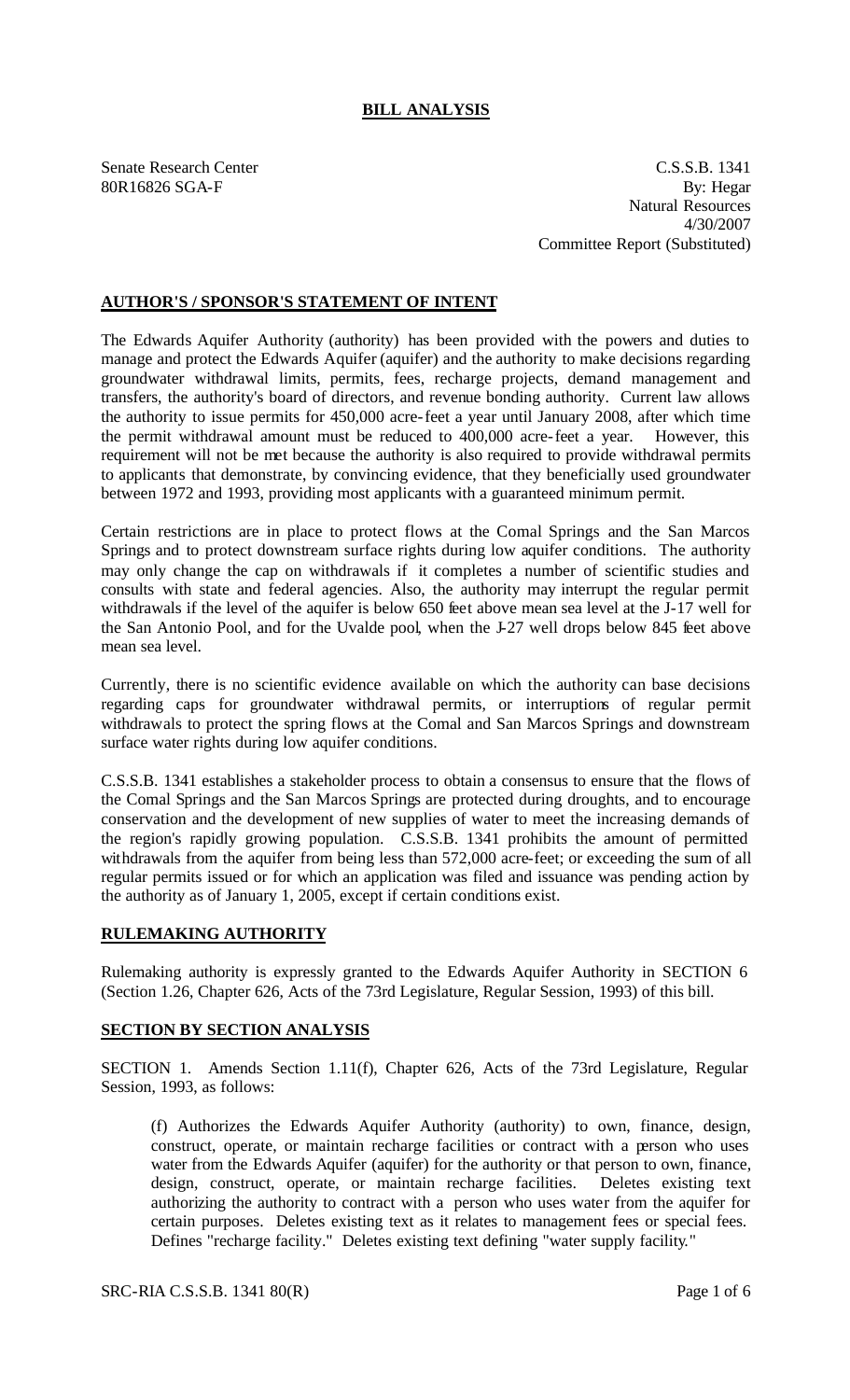SECTION 2. Amends Sections 1.14(a), (c), (e), (f), and (h), Chapter 626, Acts of the 73rd Legislature, Regular Session, 1993, as follows:

(a) Requires authorizations to withdraw water from the aquifer and all authorizations and rights to make a withdrawal under this Act to be limited in accordance with this section to recognize the extent of the hydro-geologic connection and interaction between surface water and groundwater. Makes conforming changes.

(c) Prohibits the amount of permitted withdrawals from the aquifer, for the period beginning January 1, 2008, from being less than 572,000 acre-feet; or exceeding the sum of all regular permits issued or for which an application was filed and issuance was pending action by the authority as of January 1, 2005, except as provided by Subsection (f) and (h). Deletes existing text prohibiting the amount of permitted withdrawals from the aquifer from exceeding 400,000 acre-feet of water for each calendar year.

(e) Prohibits the authority from allowing withdrawals from the aquifer through wells drilled after June 1, 1993, except for replacement, test, or exempt wells or to the extent that the authority approves an amendment to an initial regular permit to authorize a change in the point of withdrawal under that permit, rather than except for additional water as provided by Subsection (d) and then on an interruptible basis.

(f) Authorizes the authority, if the level of the aquifer is equal to or greater than 660 feet, rather 650 feet, above mean sea level as measured at Well J-17, to authorize withdrawal from the San Antonio pool, on an uninterruptible basis, of permitted amounts. Deletes existing text requiring the authority to limit the additional withdrawals to ensure that springflows are not affected during critical drought conditions.

(h) Requires the authority, to accomplish the purposes of this article, to implement and enforce, through a program, water management practices, procedures and methods to ensure that, not later than December 31, 2012, the continuous minimum springflows of the Comal Springs and the San Marcos Springs are maintained to protect endangered and threatened species to the extent required by federal law and to achieve other purposes provided by Subsection (a) of this section and Section 1.26 of this Article. Deletes existing text requiring the authority to accomplish the purposes of this article by June 1, 1994. Requires the authority to require phased adjustments to, rather than reduction in, the amount of water that may be used or withdrawn by existing users or categories of other users, including adjustments in accordance with the authority's critical period management plan (plan) established under Section 1.26 of this article.

SECTION 3. Amends Section 1.16(g), Chapter 626, Acts of the 73rd Legislature, Regular Session, 1993, to require the authority to issue an initial regular permit without a term, and an initial permit remains in effect until the permit is abandoned or cancelled, rather than abandoned, cancelled, or retired.

SECTION 4. Amends Section 1.19(b), Chapter 626, Act of the 73rd Legislature, Regular Session, 1993, as follows:

(b) Requires that withdrawal of water under a term permit be consistent with the authority's plan established under Section 1.26 of this article. Prohibits a holder of a term permit from withdrawing water from the San Antonio Pool of the aquifer unless the level of the aquifer is higher than 675 feet, rather than 665 feet, above sea level, as measured at Well J-17; the flow at Comal Springs as determined by Section 1.26(c) of this article is greater than 350 cubic feet per second; and the flow at San Marcos Springs as determined by Section 1.26(c) of this article is greater than 200 cubic feet per second.

SECTION 5. Amends Section 1.22(a), Chapter 626, Acts of the 73rd Legislature, Regular Session, 1993, as follows:

(a) Deletes existing text authorizing the authority to acquire permitted rights to use water from the aquifer for the purpose of holding those rights for retirement as a means of

SRC-RIA C.S.S.B. 1341 80(R) Page 2 of 6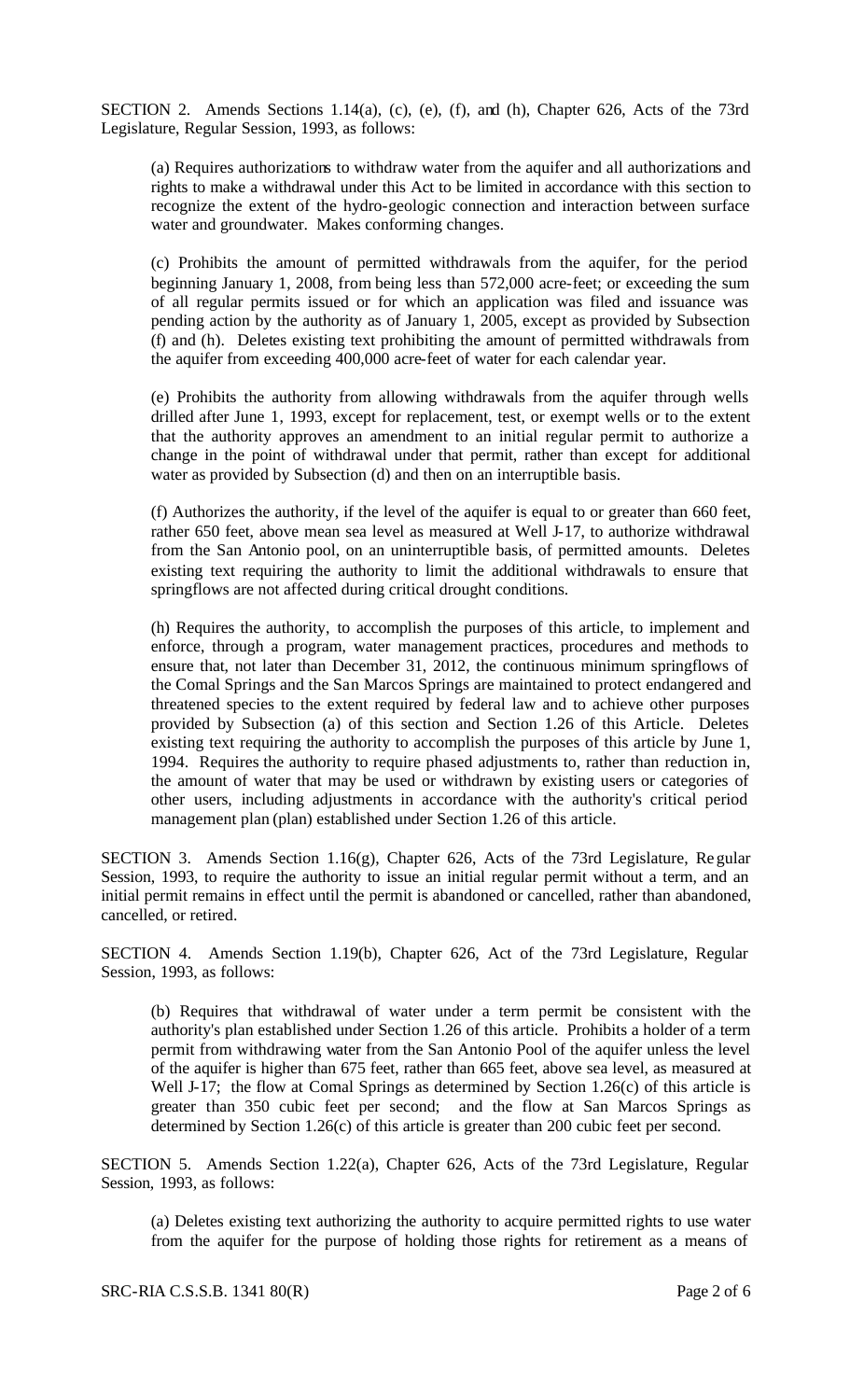complying with pumping reduction requirements under this article; or retiring those right, including those rights already permitted.

SECTION 6. Amends Article 1, Chapter 626, Acts of the 73rd Legislature, Regular Session, 1993, by amending Section 1.26 and adding Section 1.26A, as follows:

Sec. 1.26. CRITICAL PERIOD MANAGEMENT PLAN. (a) Requires the authority, after review of the recommendations received in the program document, as prescribed by Section 1.26A of this article, by rule to adopt a critical period management plan (plan) in a manner consistent with Sections 1.14(a), (f), and (h) of this article. Deletes exiting text requiring the authority to prepare and coordinate implementation of a plan for critical period management by a certain period. Requires the authority, on adoption of the plan, to provide a written report to certain government officials describing the actions taken in response to each recommendation and, for each recommendation not implemented, the reason it was not implemented. Requires the plan, rather than mechanisms, to include certain information. Sets forth the information to be included in the plan.

(b) Defines "MSL" and "CFS." Requires the authority, not later than January 1, 2008, by rule to adopt and enforce a plan with withdrawal reduction percentages in the amounts indicated in Tables 1 (Critical Period Withdrawal Reduction Stages for the Sana Antonio Pool) and 2 (Critical Period Withdrawal Reduction Stages for the Uvalde Pool), whether according to the index well levels or the Comal or San Marcos Springs flow as applicable, for a total in critical period Stage IV of 40 percent of the permitted withdrawals under Table 1 and 35 percent under Table 2. Provides Tables 1 and 2.

(c) Provides that a change to a critical period stage with higher withdrawal reduction percentages is triggered if the 10-day average of daily springflows at the Comal Springs or the San Marcos Springs or the 10-day average of daily aquifer levels at the J-17 Index Well drops below the lowest number of any of the trigger levels indicated in Table 1. Provides that a change to a critical stage with lower withdrawal reduction percentages is triggered only when the 10-day average of daily springflows at the Comal Springs and the San Marcos Springs and the 10 day average of daily aquifer levels at the J-17 Index Well are above the same stage trigger level. Authorizes the authority to adjust the withdrawal percentages for Stage IV in Tables 1 and 2 if necessary in order to comply with Subsection (d) or (e) of this section.

(d) Prohibits the authority from allowing the volume of permitted withdrawals to be less than an annualized rate of 340,000 acre-feet, under critical Stage IV, beginning September 1, 2007.

(e) Prohibits the authority from allowing the volume of permitted withdrawals to be less than an annualized rate of 320,000 acre-feet, under critical period Stage IV unless, after January 1, 2013, after review and consideration by the authority of the recommendations provided under Section 1.26A of this article, and determination that a different volume of withdrawals is consistent with Sections 1.14(a), (f), and (h) of this article in maintaining protection for listed, protected and endangered species associated with the aquifer to the extent required by federal law.

(f) Authorizes the authority, notwithstanding Subsections (d) and (e) of this section, to require further withdrawal reductions before reviewing and considering the recommendations provided under Section 1.26A of this article if the discharge of Comal Springs or San Marcos Springs declines an additional 15 percent after Stage IV withdrawal reductions are imposed under Subsection (b) of this section. Provides that this subsection expires on the date that plan rules adopted by the authority based on the recommendations provided under Section 1.26A of this article take effect.

SRC-RIA C.S.S.B. 1341 80(R) Page 3 of 6 Sec. 1.26A. DEVELOPMENT OF WITHDRAWAL REDUCTION LEVELS AND STAGES FOR CRITICAL PERIOD MANAGEMENT THROUGH RECOVERY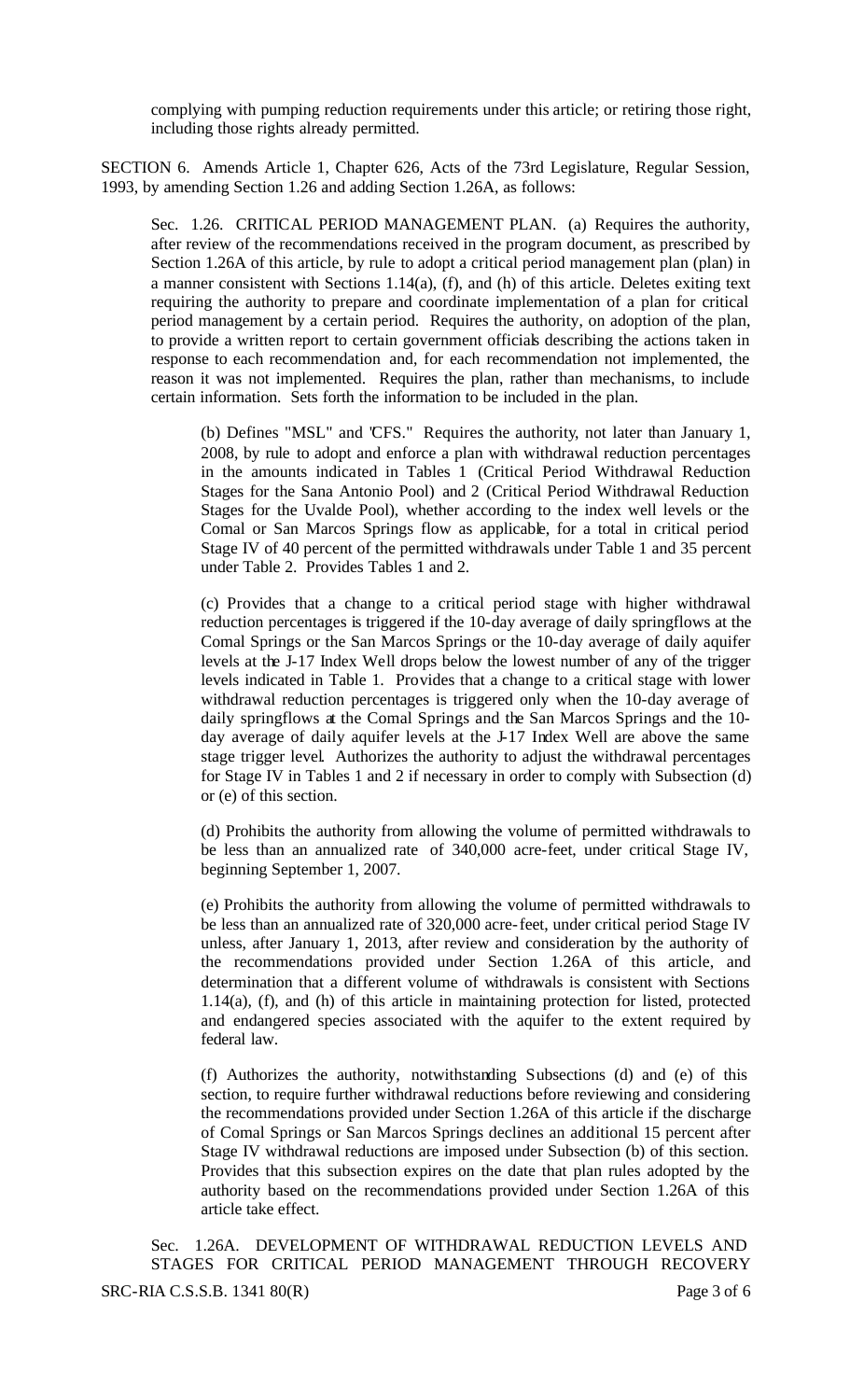IMPLEMENTATION PROGRAM. (a) Requires the authority, with the assistance of Texas A&M University, to develop a recovery implementation program through a facilitated, consensus-based process that involves input from the United States Fish and Wildlife Service, other appropriate federal agencies, and all interested stakeholders, including those listed under Subsection (e)(1) of this section. Requires the implementation program to be developed for the species that are listed as threatened or endangered species under federal law and are associated with the aquifer.

(b) Requires the authority to use its best efforts to enter into a memorandum of agreement with the United States Fish and Wildlife Service, other appropriate federal agencies, the Texas Commission on Environmental Quality (TCEQ), the Texas Parks and Wildlife Department (TPWD), the Texas Department of Agriculture (TDA), and the Texas Water Development Board (board), and other stake holders in order to develop, not later than December 31, 2007, a program document that may be in the form of a habitat conservation plan used in issuance of an incidental take permit as outline in Subsection (d) of this section.

(c) Requires the authority to use its best efforts to enter into an implementing agreement with the United States Fish and Wildlife Service, other appropriate federal agencies, TCEQ, TPWD, TDA, the board, and other stakeholders to develop a program document as outline in Subsection (d) not later than December 31, 2009.

(d) Requires the authority, TCEQ, TPWD, TDA, the board, and other stakeholders to jointly prepare a program document that may be in the form of a habitat conservation plan used in issuance of an incidental take permit with the United States secretary of the interior, through the United States Fish and Wildlife Service and other appropriate federal agencies, under Section 4 or Section 6, Endangered Species Act of 1973 (16 U.S.C. Section 1533 or 1535), as applicable, based on the program developed under Subsection (a) of this section. Sets forth the requirements for the program document.

(e) Requires Texas A&M University (TAMU) to assist in the creation of a steering committee (committee) to oversee and assist in the development of the cooperative agreement under Subsection (c) of this section. Requires the committee to be created not later than September 30, 2007. Sets forth the required composition of the committee.

(f) Requires the committee to work with TAMU to establish a regular meeting schedule and publish that schedule to encourage public participation; and not later than October 31, 2007, hire a program director to be housed at TAMU.

(g) Authorizes TAMU to accept outside funding to pay the salary and expenses of the program director hired under this section and any expenses associated with the university's participation in the creation of the committee or subcommittees established by the committee.

(h) Requires that where reasonably practicable or as required by law, any meeting of the committee, the Edwards Aquifer area expert science subcommittee, or another subcommittee established by the committee be open to the public.

(i) Requires the committee appointed under this section to appoint an Edwards Aquifer area expert science subcommittee (subcommittee) not later than December 31, 2007. Requires the subcommittee be composed of an odd number of not fewer than seven or more than 15 members who have technical expertise regarding the Edwards Aquifer system, the threatened and endangered species that inhabit that system, springflows, or the development of withdrawal limits. Requires the Bureau of Economic Geology at The University of Texas at Austin and the River Systems Institute at Texas State University to assist the subcommittee. Provides that Chapter 2110 (State Agency Advisory Committees), Government Code, does not apply to the size, composition, or duration of the subcommittee.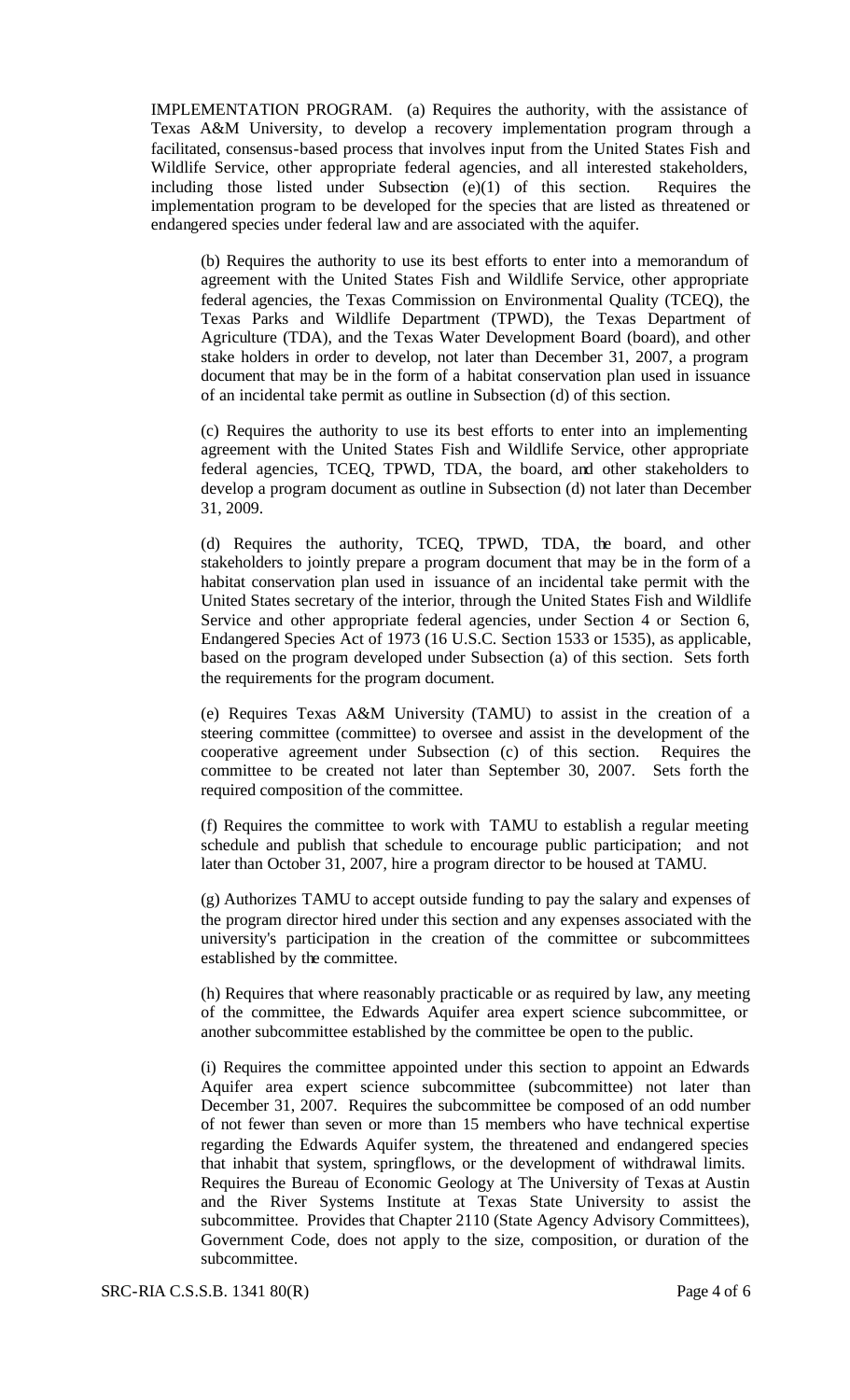(j) Requires the subcommittee to analyze, among other things, species requirements in relation to spring discharge rates and aquifer levels as a function of recharge and withdrawal levels. Requires the subcommittee, through a collaborative process designed to achieve consensus, to develop recommendations for withdrawal reduction levels and stages for critical period management based on certain criteria, including, if appropriate, establishing separate and possibly different withdrawal reduction levels and stages for critical period management for different pools of the aquifer needed to maintain target spring discharge and aquifer levels. Requires the subcommittee to submit its recommendations to the committee and all other stakeholders involved in the recovery implementation program under this section.

(k) Requires the initial recommendations of the subcommittee to be completed and submitted to the committee and other stakeholders not later than December 31, 2008, and requires the recommendation to include certain evaluations.

(l) Requires the subcommittee, in developing its recommendations, to consider all reasonably available science, including any Edwards Aquifer-specific studies, and base its recommendations solely on the best science available, and operate on a consensus basis to the maximum extent possible.

(m) Requires the committee, after development of the cooperative agreement, with the assistance of the subcommittee and with input from the other recovery implementation program stakeholders, to prepare and submit recommendations to the authority. Require that certain recommendations be submitted to the authority.

(n) Defines "recharge facility." Requires the committee to establish a recharge facility feasibility subcommittee (feasibility committee) to assess the need for the authority or any other entity to own, finance, design, construct, operate, or maintain recharge facilities; formulate plans to allow the authority or any other entity to own, finance, design, construct, operate, or maintain recharge facilities; maximize available federal funding for the authority or any other entity to own, finance, design, construct, operate, or maintain recharge facilities; and evaluate the financing of recharge facilities, including the use of management fees or special fees to be used for purchasing or operating facilities.

(o) Authorizes the committee to establish other subcommittees as necessary, including a hydrology subcommittee, a community outreach and education subcommittee, and a water supply subcommittee.

(p) Authorizes the committee described by Subsection (d), on execution of the memorandum of agreement described by Subsection (b) of this section, to vote to add members to the committee, change the makeup of the committee, or dissolve the committee, by majority vote of its members. Requires the program director hired under Subsection (f) to assume the duties of the committee if it is dissolved.

(q) Requires the authority to provide an annual report to certain elected government officials not later than January 1 of each year that details certain information.

SECTION 7. Amends Sections 1.29(b), (h), and (i), Chapter 626, Acts of the 73rd Legislature, Regular Session, 1993, as follows:

(b) Authorizes each water district governed by Chapter 36, rather than Chapter 52, Water Code, that is within the authority's boundaries to contract with the authority to pay certain expenses.

(h) Prohibits fees assessed by the authority from being used to fund the cost of reducing withdrawals or retiring permits or of judgments or claims related to withdrawals or permit retirements. Deletes existing text prohibiting certain special fees to be used to finance a surface water supply reservoir project.